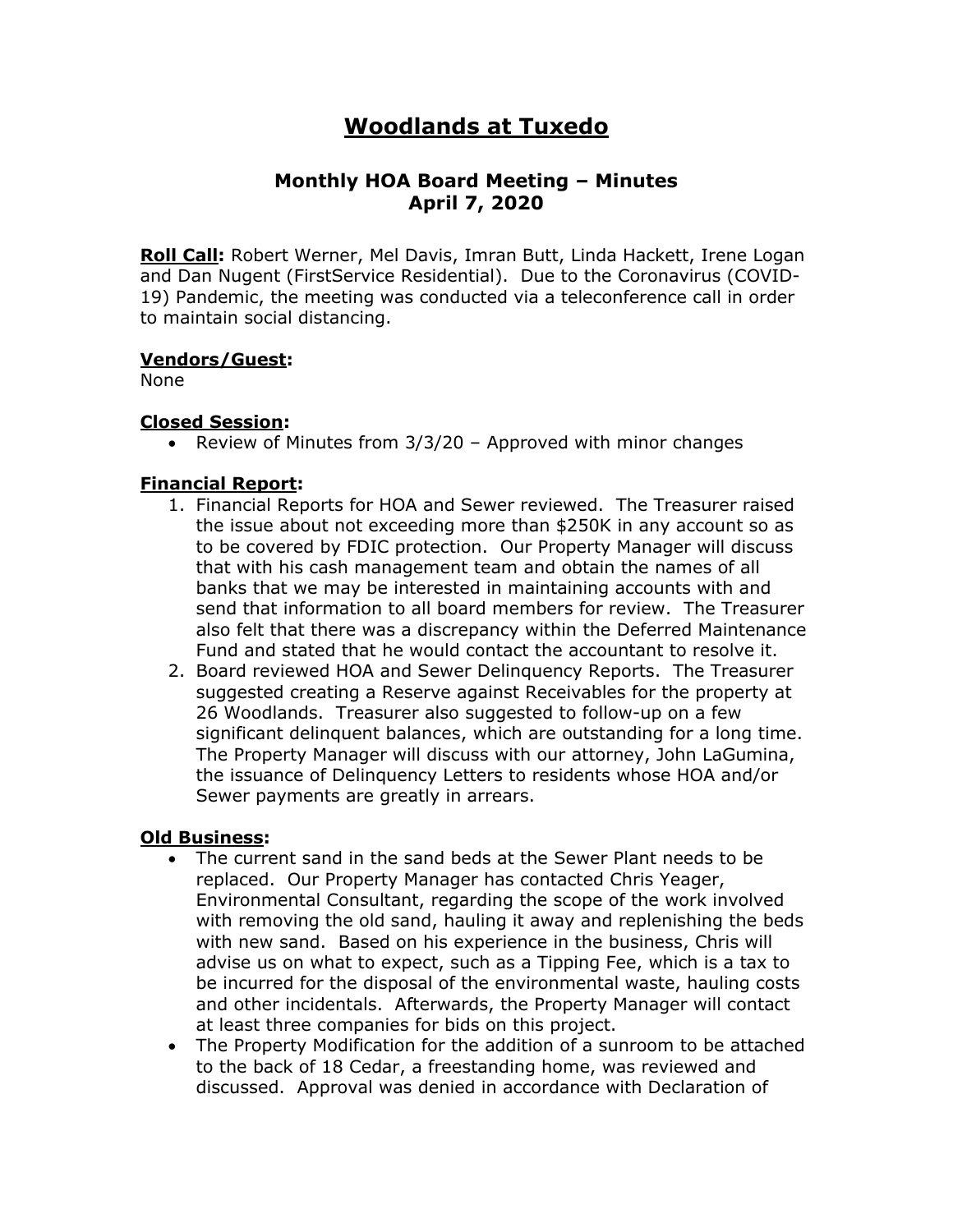Covenants and Restrictions, Article II, Section 2 (Restrictions on Use of Lots).

- The proposals from three different electrical companies to replace an exterior electrical circuit and meter pan located across from 144 Woodlands were reviewed and discussed. JC ELECTRIC, INC., CASCOL, LLC and Parker Electric, Inc. submitted written bids. Parker Electric, Inc. presented the highest proposal. There was a cost difference of approximately \$35 between the proposal presented by JC Electric, Inc. and the proposal from CASCOL, LLC. The board decided to go with JC Electric Inc., since they performed preliminary work on the electrical circuit, for which we already submitted payment. We also have a long-standing relationship with them and when the Property Manager initially contacted them about the repair, which was believed to be a hazardous liability to the community, they responded promptly. In the future, repairs, thought to evolve into high-ticket items, will be reviewed by the board prior to approval of initial work.
- The board discussed the proposal presented by Superior Surfacing Systems, Ltd. to perform large crack repairs to Cedar and Spruce. The proposal covered the cost of sawcuts, removal and replacement of pavement, base coat with hot mix asphalt and crackseal sawcut joints. Approval of the proposal has been put on hold pending a "walk through" of Phases I, II, III and IV by Irene to survey the inbound/outbound roads around the catch basins. In doing so, Irene will assess if further repairs are needed around the catch basins due to erosion and relay her findings to the board members and the Property Manager. A listing of additional repairs will be presented to Superior Surfacing Systems, Ltd. to be calculated into a new proposal.

#### **New Business:**

- Board reviewed our attorney's legal report. The Property Manager is going to contact our attorney, John LaGumina, as to why 255 Woodlands was not mentioned within the Status Report.
- Mulching throughout the community was performed by Castro Landscaping, based on an approval vote at the March 3, 2020 HOA Monthly Meeting. It was brought to the attention of a board member that some residents expressed that they were not given enough advance notice to "opt-out." The Property Manager stated that written notices were sent out to each resident via USPS Mail providing a 2 week timeframe in which to "opt-out" of having their property mulched. He also stated that an eblast was put out informing residents that they could "opt-out" by emailing him or telephoning him to say that they wanted to "opt-out." The fact that the cost for mulching was not in Castro's contract was also brought up. It was explained that this vendor had been used many times in the past to mulch the community every two years and that the cost for mulching this year had remained the same as the cost of mulching two years ago. It was discussed that in two years, when the community is due to be mulched again, the board would put the job out for bids to obtain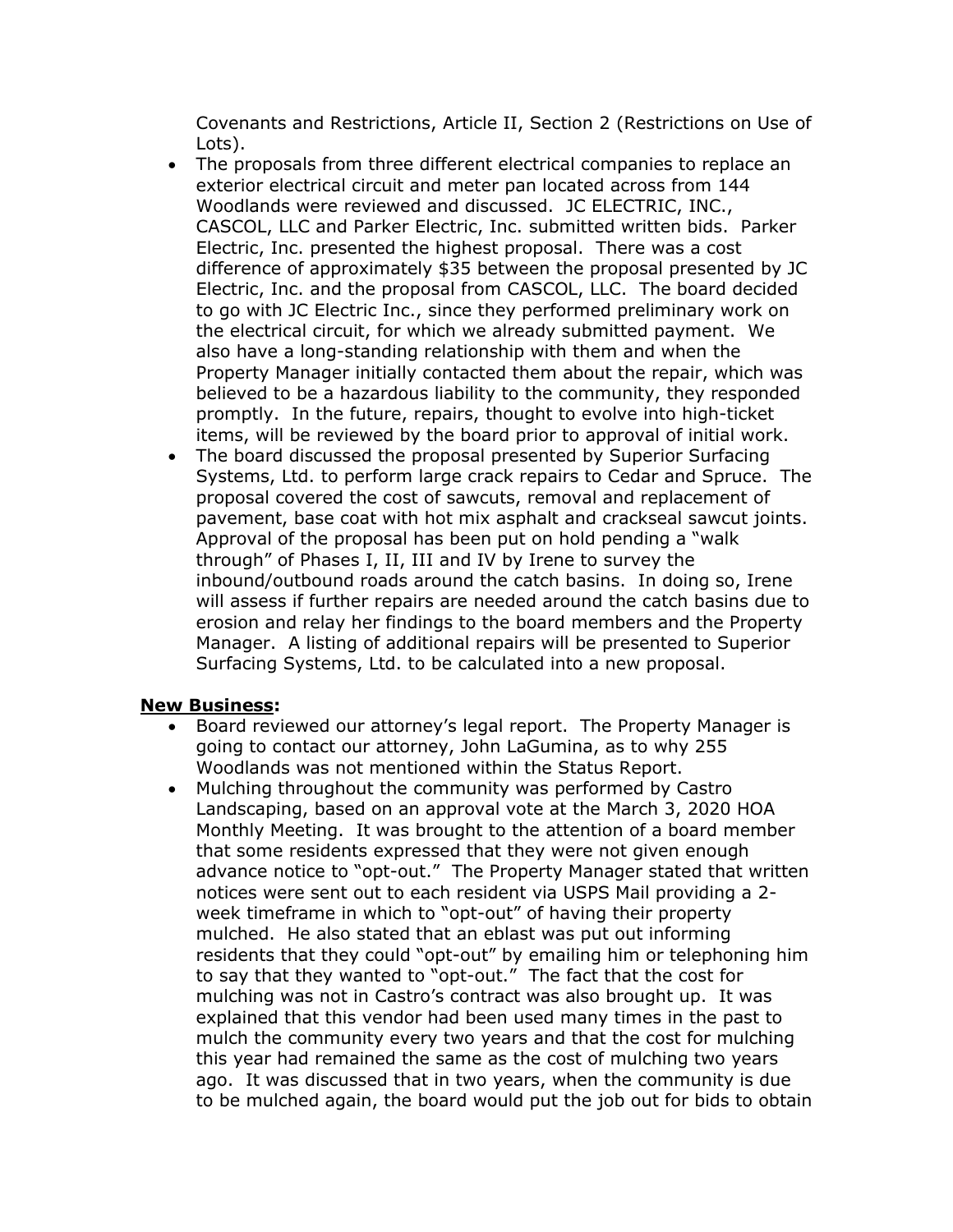competitive pricing. The Pesticide application was approved for TRUGREEN, as Junior from Castro Landscaping is not yet licensed to do so. As such, Castro Landscaping's invoices will reflect the deduction for the cost of TRUGREEN's application. The deduction will appear on Castro's invoices on a monthly basis for the next eight months (May through December). The payment for TRUGREEN's application of Pesticides will be paid directly to TRUGREEN by HOA funds. Approval was given for TRUGREEN to administer Lime application to all phases of the community. The Lime will be put down on the islands and the front and back yards of each residence in the fall. Throughout the community there are issues with the lack of grass growth leading to bare spots and moss on the center islands and front and back yards. With the exception of the in-ground sprinkler system located within the island closest to the community entrance, it has been difficult for grass to grow and flourish on the islands because of the lack of water and large tree roots that absorb the moisture from the soil. As such, the suggestion was made to place rock on each island. However, due to the fact that its cost has not been budgeted for, approval was put on hold. It is the hope that the Lime applications will "green-up" the lawns and reduce/eliminate bare spots and moss within the community.

- Stateline Pest Control submitted a proposal for the application of a pest control solvent. The proposal, which covered the inspection and service for the interior and exterior of the clubhouse and pool area, was reviewed and approved. The solvent will be applied once a month from April through December of 2020.
- The recommendation to place Dog Waste Stations in various locations throughout the community was discussed. The issue was raised because of the pet feces that some pet owner's leave behind while walking their dogs. The concern was not only the waste left behind, but also the odor and bare spots that the remains create. The waste stations would provide waste bags and a receptacle to place bags containing animal feces into. The question as to who would remove the used bags containing animal feces from the receptacle arose. As a result of the discussion, it was decided that if a resident sees someone who does not pick-up after their pet they should report it to the Property Manager who will send a Warning Letter to that resident informing them to pick-up after their pet or face a fine. Perhaps the issuance of a Warning Letter would prevent pet owners from leaving their pet's waste behind. The Property Manager will also have an eblast put out reminding pet owners to pick-up after their pets. It will appear monthly on our website.
- The Property Manager is in the process of obtaining a proposal from Beautiful Outdoors for the repair of the sinkhole at 9 Mulberry. Dan is in pursuit of obtaining proposals from two additional companies. Mel will also contact Russ Auth, Head of our Construction Committee, to obtain a proposal from a company for the repair of the sinkhole.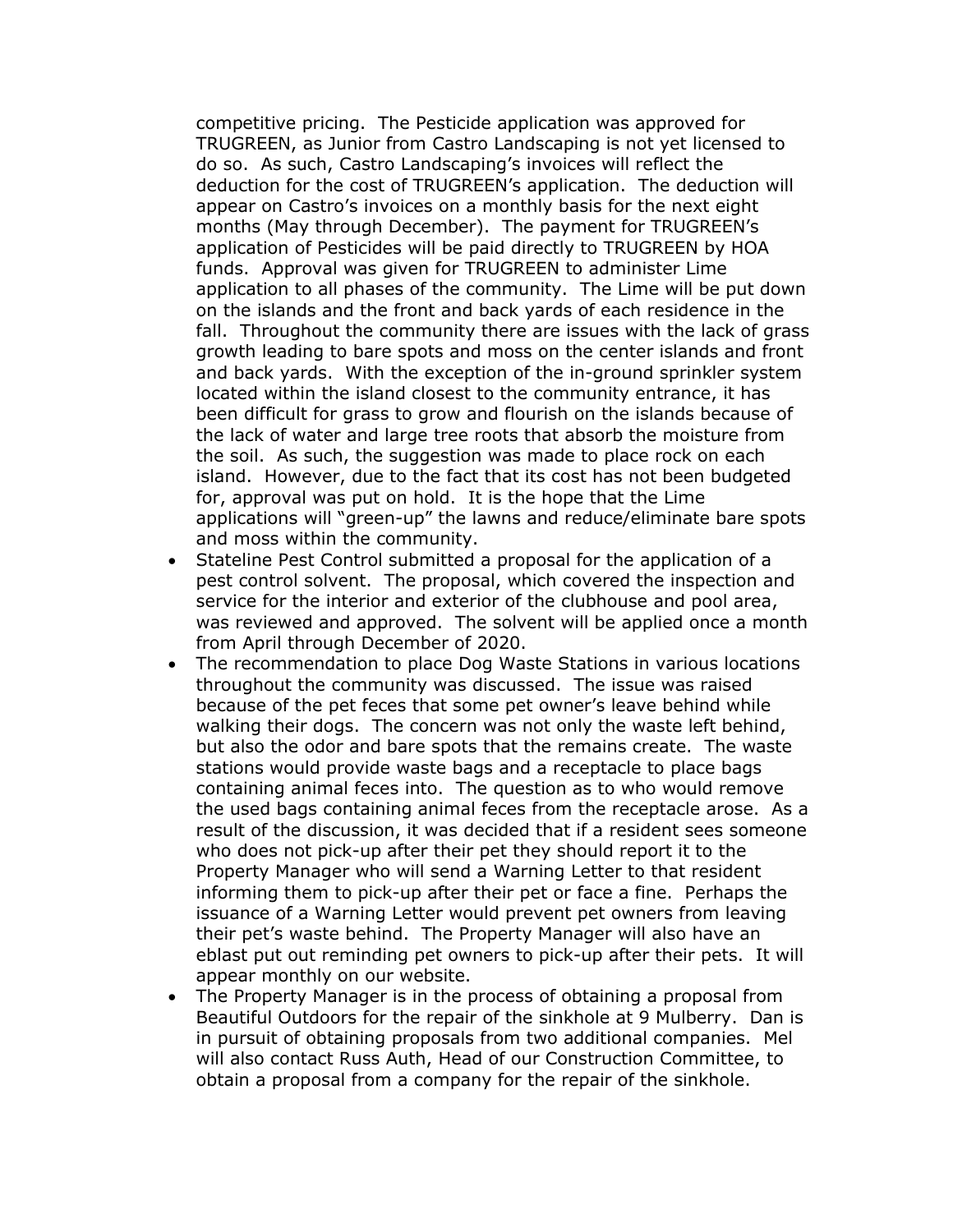- Our Property Manager has received rave reviews from residents about our new website and its content. However, he did express that a resident, who wishes to remain anonymous, felt that some postings to the website were trying to "sway" people to the author's way of thinking, especially when it came to town voting. Concerns about the community Facebook page were also raised. The Property Manager will inform the resident that our website has a disclaimer that the community website is not associated with the Facebook page and our website does not encourage nor provide opinions, but is for informational purposes.
- The issue of having two officers of the board be required to sign written checks for payment to vendors was discussed. Currently, one board member signs outgoing checks after reviewing its corresponding invoice. This discussion raised the option of leaving the check signing as is (one signatory), requiring two officers' signatures, or electronic signature of one or two officers. The final decision has been put into abeyance, while the Property Manager provides each board member with "Read Only" access into our electronic payment system in order for each board member to obtain familiarity with the system and to view all of the information it contains about each payment made and what the payment was for. In a few months a decision will be made as to how many signatures will be required and whether they will be electronic signatures.

### **Open Discussion.**

Residents called in to participate in the teleconference call. Once that segment of the meeting was over, the board members hung up and called back in minutes later to resume the closed portion of the meeting.

The resident of 18 Cedar asked about the status of the Property Modification that he submitted for the addition of a sunroom that he wanted attached to the back of his freestanding home. He was informed that the Property Modification was denied in accordance with the Restrictions on Use of Lots as detailed in Article II, Section 2 of the Declaration of Covenants and Restrictions, which states "An owner shall not extend the enclosed area of the home on his lot beyond the building lines as physically defined by the exterior walls existing at the time title to the home and lot is first conveyed to the owner." As an alternative, he asked if he would be able to obtain approval for a gazebo. It was suggested that he submit a new Property Modification with a detailed drawing outlining the dimensions and location of the gazebo for the board to review. Lastly, he asked about the installation of an awning to the back of his home and was once again informed to submit a Property Modification with specifications; size, color, construction and any other detailed information for the board to review.

The resident from 6 Willow called in to ask if she would be permitted to replace her broken double hung kitchen window with a casement window. She was informed that the replacement window would have to be esthetically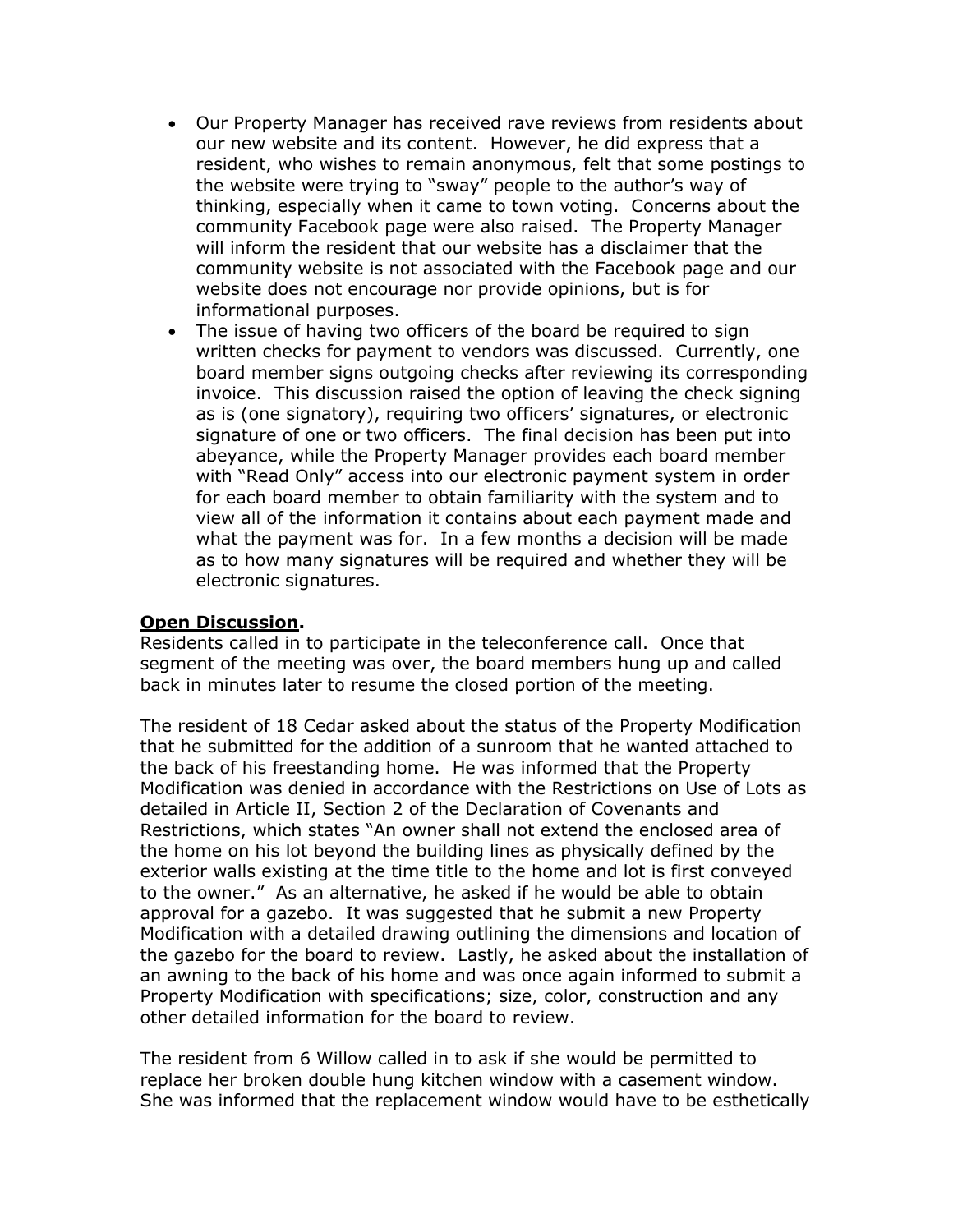the same in appearance as the original window. It was suggested that she furnish a Property Modification coupled with a photograph/drawing of the new window that she was considering and the board would review it.

Irene Logan gave a presentation on the Tuxedo Town Board Meeting that she attended via WebEx teleconferencing. She reported that the Consolidation Plan Meeting was rescheduled for Monday April 27<sup>th</sup> at 7:00 P.M. and that updates could be found on the town's website. During the meeting, it was stated that the Town Hall remains closed. Frank Peverly, former HOA Board President and resident of the Woodlands, was appointed as Chairman to the Zoning Board of Appeals (ZBA) for the town of Tuxedo. His term will run until December 31, 2020. Ned Kugel, resident of the Woodlands, was appointed as an alternate member of the ZBA, whose term will also run until December 31, 2020. James Pandise, Head of our community's Welcoming Committee, was appointed as a Member of the Assessment Review Board (ARB). His term will run until December 31, 2024. Chief Abbott of the Tuxedo Police Department stated that the department's response to 911 calls would be altered. The procedure will be that a police officer will wait outside of the site called to until an ambulance arrives, unless the call is for a heart attack victim or the individual is not breathing. When the ambulance arrives, only one crewmember will enter the premises/residence. Frank Peverly, who is employed by Rockland & Orange (O&R), announced that O&R would not go forward with any disconnections of service nor charge late fees for unpaid bills during this Pandemic crisis.

The Property Manager spoke with a representative of American Pool, the company that services our pool and provides lifeguard coverage. The representative informed him that their company is regulated by New York State and the Orange County Health Department with respect to pool openings as a result of the Coronavirus Pandemic. As such, there will be a delay in opening up the pool to residents this summer. The date as to when the regulations will allow for usage of the pool is undetermined at this time. An attempt to renegotiate the contract price will be made because, although the pool water will need to be treated with chemicals, lifeguard coverage will not be necessary until the state and the county lifts the "no pool occupancy." As such, the attempt will be to lower the lifeguard cost, which was originally calculated based on a full summer's use of the pool. The lifeguard cost should be based on the days/hours that the lifeguard would actually be onsite.

A resident reported a sighting of coyotes in the community to the Property Manager. The resident stated that coyotes were witnessed on their property and the broken fencing in the backyard may have enabled the coyote's entrance. It was requested that any damaged post and rail fencing should be repaired in an effort to keep the coyotes at bay. As the cost of replacing post and rail fencing with attached safety wire is quite expensive, the Property Manager will visit the residence in question to determine how many